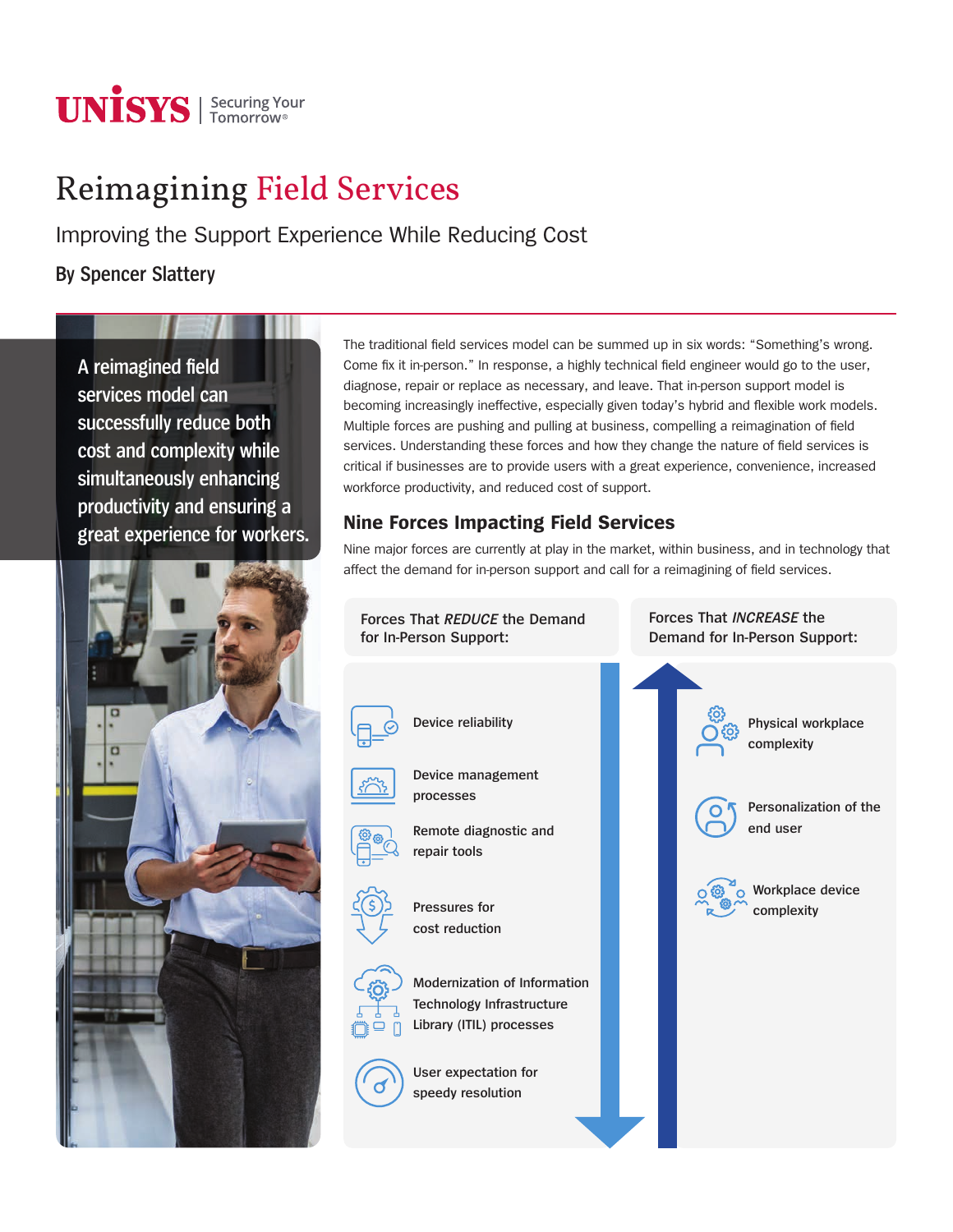

*Unisys partners with major airlines to set up Tech Cafés right outside flight briefing rooms for flight crews who cannot use remote support, as they may be 30,000 feet in the air when they get a call from the Service Desk. For this business role, in-person support is optimal.*

- **1. Device reliability** *REDUCES* **demand for in-person support.** Devices are far more reliable today than in the past as a result of operating system stability and reduction in moving parts (Solid State Disks, etc.). When a device does break, it is often exchanged for a new device rather than fixed. Couple this with modern device management processes where users can provision a new device over the air on their own, and the result is a decrease in in-person support requirements.
- **2. Device management processes** *REDUCE* **demand for in-person support.** Historically, much of field support dealt with software needs. Tasks such as updating software, upgrading the OS, and swapping out devices as part of a PC refresh program were manually-intensive procedures. Field engineers needed to be physically present to install apps, perform backups, take care of imaging, etc. That has changed with modern device management processes. Modern device management enables cloud-based delivery of apps as well as data backup in the cloud. This can now be handled entirely by the end user, eliminating the need for field engineer involvement.
- **3. Remote diagnostic and repair tools** *REDUCE* **demand for in-person support.** Obviously, there are plenty of problems that users cannot fix on their own. In the past, a technician often needed to be on site to determine whether an issue was related to the PC, the network, the router, etc. Today, it is getting increasingly easier to remotely diagnose and fix problems. Even if a technician cannot connect to a PC for a screen share, virtual technologies such as merged reality enable support staff to remediate issues without being physically present with the end user.
- **4. Pressures for cost reduction** *REDUCE* **demand for in-person support.** The most expensive part of IT support is in-person field services, particularly dispatch support which includes the cost and time of travel. As businesses seek to tighten budgets, the combination of a re-design for the support process and modern device management tooling makes cost reductions readily achievable.
- **5. The modernization of Information Technology Infrastructure Library (ITIL) processes**  *REDUCES* **demand for in-person support.** When a business has an immature support process, it is common for field engineers to be dispatched to fix problems that actually could have been resolved remotely. The modernization of ITIL processes reduces these unnecessary on-site visits by accurately identifying when problems can be resolved remotely versus when in-person support is truly called for.
- **6. User expectation for speedy resolution** *REDUCES* **demand for in-person support.** Many users do not want to waste time scheduling or waiting for in-person support. Their demand and expectation is "Fix it fast." They want remote support – and if that support can detect and prevent problems from occurring in the first place, that is even better.
- **7. Physical workplace complexity** *INCREASES* **demand for in-person support.** Smart buildings, smart conference rooms, the Internet of Things (IoT), the increase in biometrics, and more have created a volume of opportunities that require a physical touch. Installations, repairs, and replacements often cannot be accomplished remotely, but necessitate "feet on the street."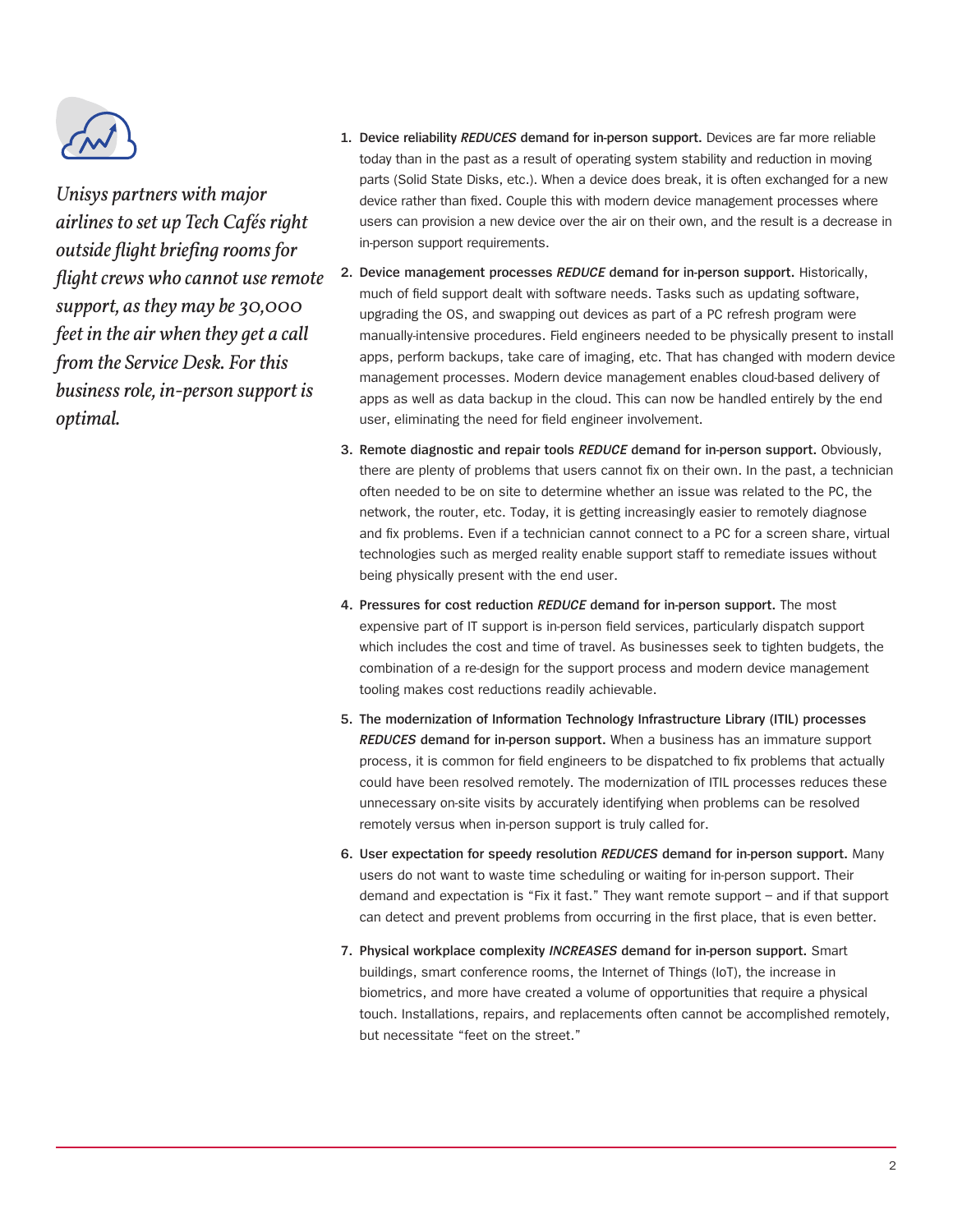

*Unisys works with leading retailers and utilizes merged reality to eliminate travel time for dispatched field engineers, reducing resolution time by up to 90% (from ~3.5 hours to ~20 minutes).*

- **8. Personalization of the end user experience** *INCREASES* **demand for in-person support.** Although many users prefer remote support or even self-service options, some users consider in-person support to be a business perk. These users expect white-glove treatment that includes having professional, in-person field technician services if they encounter IT issues. There are also certain business roles that benefit from in-person support because the cost of downtime for that role using less-effective remote support justifies the higher cost of in-person support.
- **9. Workplace device complexity** *INCREASES* **demand for in-person support.** The device ecosystem is becoming increasingly complex. Users engage with multiple device types, including desktops, notebooks, tablets, and smartphones. These devices rely on multiple operating systems and are loaded with endless applications. There are times when users simply want to have personal one-on-one help getting their digital assets in order so that they can work at maximum productivity.

## **Reimagining Field Services**

The combined effect of these nine forces clearly does not eliminate the need for in-person support; rather, it calls for a *reimagining* of field services as a whole. The objective of such a reimagining is to provide a superior end-user experience that raises workplace productivity on emerging technologies while eliminating the need for unnecessary in-person support and its associated costs.

With that goal in mind, organizations should evaluate their field services strategy in the context of broader benefits and capabilities, including:

### **Evolving Field Services Results In Benefits to End Users, IT, and the Business**



**Leveraging remote diagnostic and remediation tools** 

**Driving value through Artificial** 

**Upskilling field engineers to broaden their expertise**

**Gaining consistency and cost savings through badged** 

**employees** 

**Intelligence (AI)**



**Delivering a consumer-like experience** 



**Offering Virtual Tech Cafés**



**Enhancing the productivity of end users** 



- **Providing options that prioritize the business**
- **Leveraging remote diagnostic and remediation tools.** Digital experience, application and device performance and analytics based monitoring tools empower field engineers to do their work without physically traveling to an end user's location. Fewer in-person visits lower overall support costs.
- **Gaining consistency and cost savings through badged employees.** Many providers use subcontractors to perform field support – it is not uncommon to have three or four layers of subcontracting taking place. This results in margin stacking and price pressure and also impacts consistency and quality. A provider who uses their own badged employees eliminates these costs and concerns.